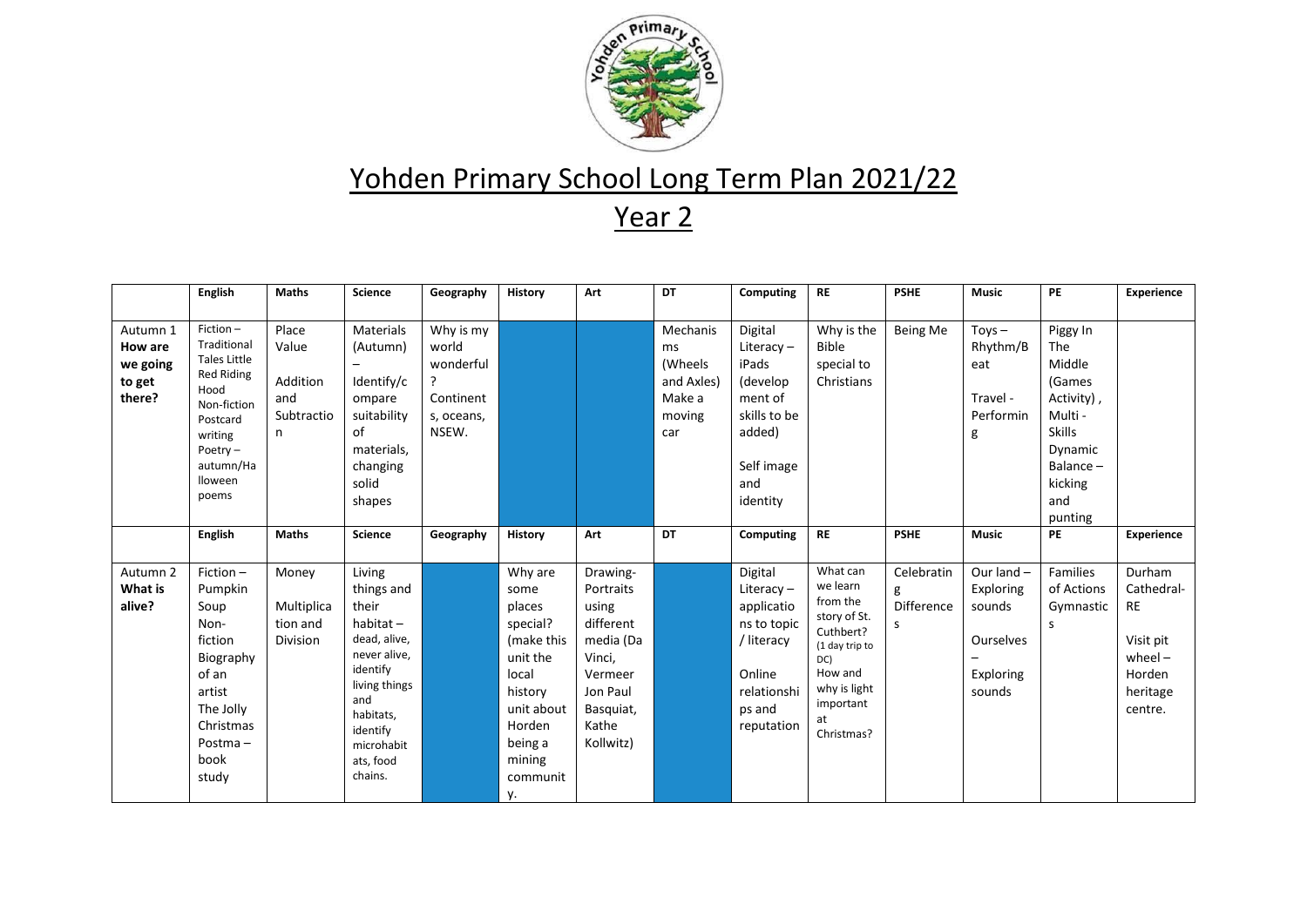

## Yohden Primary School Long Term Plan 2021/22

Year 2

|                                       | <b>English</b>                                                                  | <b>Maths</b>                                     | <b>Science</b>                                                                                                                                           | Geography                                           | History                             | Art                                                  | <b>DT</b>                                              | Computing                                                    | <b>RE</b>                                                   | <b>PSHE</b>       | <b>Music</b>                                                 | PE                      | Experience |
|---------------------------------------|---------------------------------------------------------------------------------|--------------------------------------------------|----------------------------------------------------------------------------------------------------------------------------------------------------------|-----------------------------------------------------|-------------------------------------|------------------------------------------------------|--------------------------------------------------------|--------------------------------------------------------------|-------------------------------------------------------------|-------------------|--------------------------------------------------------------|-------------------------|------------|
| Spring 1<br>What was<br>the<br>first? | Fiction-<br>Gorilla<br>Non-<br>fiction $-$<br>Non-<br>chronologi<br>cal reports | Multiplica<br>tion and<br>Division<br>Statistics | Animals,<br>including<br>humans<br>(Spring 1)<br>$-$ stages<br>to<br>adulthood<br>, basic<br>needs for<br>survival,<br>importanc<br>e exercise,<br>diet, |                                                     | Fantastic<br>Firsts -<br>buildings. |                                                      | Structures<br>- make a<br>free<br>standing<br>building | Getting<br>started<br>with<br>Scratch.<br>Online<br>bullying | What<br>does it<br>mean to<br>belong in<br>Christianit<br>y | Dreams &<br>Goals | Animals-<br>Pitch<br>Our<br>$b$ odies $-$<br>Rhythm/B<br>eat | - Cat<br>Dance<br>Dance |            |
|                                       |                                                                                 |                                                  | lifestyle.                                                                                                                                               |                                                     |                                     |                                                      |                                                        |                                                              |                                                             |                   |                                                              |                         |            |
|                                       | English                                                                         | <b>Maths</b>                                     | <b>Science</b>                                                                                                                                           | Geography                                           | History                             | Art                                                  | <b>DT</b>                                              | Computing                                                    | <b>RE</b>                                                   | <b>PSHE</b>       | <b>Music</b>                                                 | PE                      | Experience |
| Spring 2                              | Fiction-<br>Traction<br>Man<br>Non-                                             | Properties<br>of Shape<br>Fractions              | $Plants -$<br>observe<br>plants<br>growing,<br>what do                                                                                                   | Wherever<br>next?<br>Poles,<br>equator,<br>physical |                                     | Painting-<br>Printing<br>and<br>repeated<br>patterns |                                                        | Getting<br>started<br>with<br>Scratch-<br>applicatio         | How do<br>Christians<br>celebrate<br>Easter?                | Healthy<br>Me     | $Water -$<br>Pitch<br>Pattern-<br>Rhythm/B                   | Kick<br>Rounders        |            |